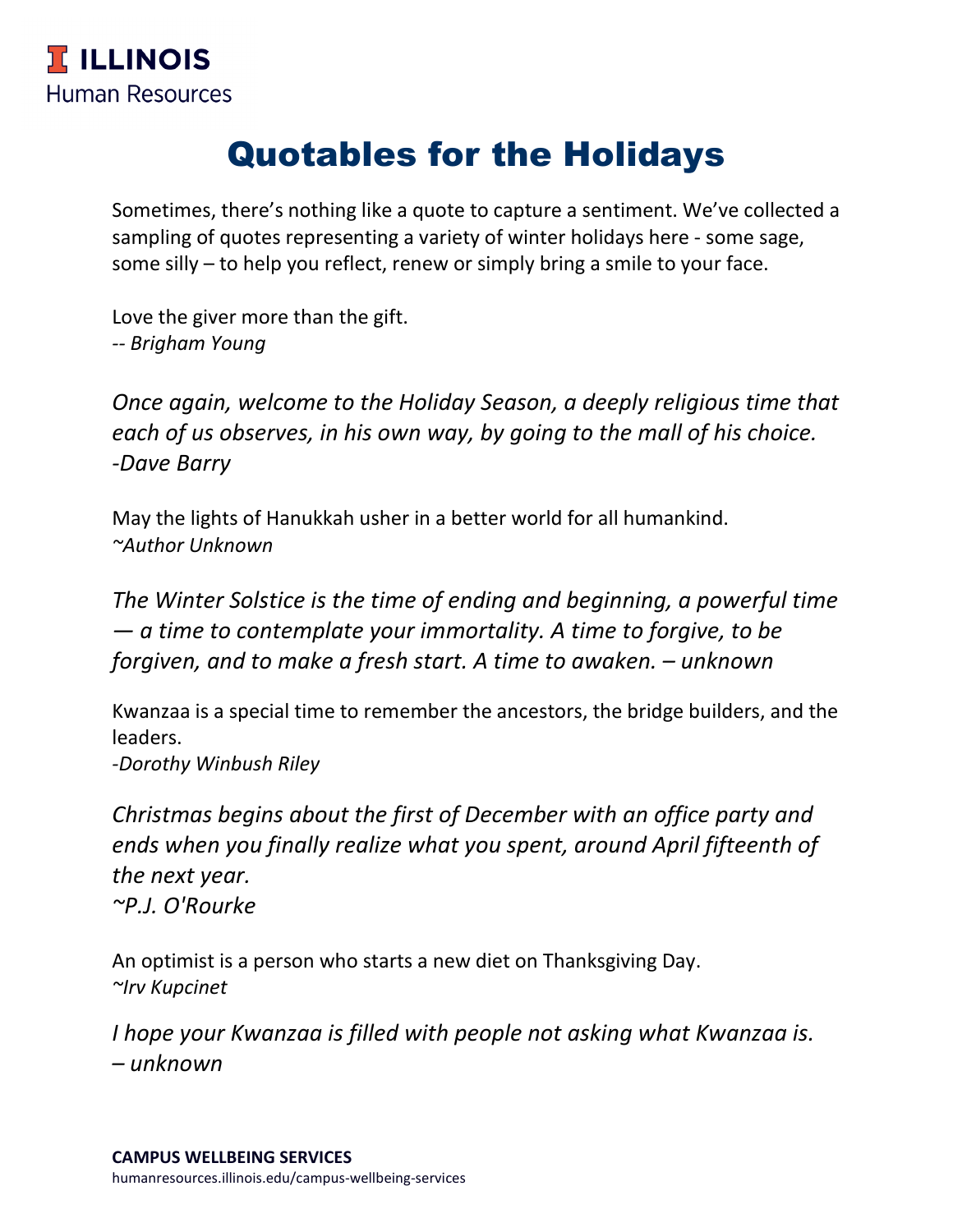Thanksgiving Day comes, by statute, once a year; to the honest man it comes as frequently as the heart of gratitude will allow. ~Edward Sandford Martin

*Cold and dark, this time of year, the earth lies dormant, awaiting the return of the sun, and with it, life. Far beneath the frozen surface, a heartbeat waits, until the moment is right, to spring. -Yule Sabbat quote – unknown author*

Kwanzaa is essentially a family holiday, whether it be the nuclear family, the extended family, or the communal family. *-Jessica B. Harris*

*A candle is a small thing. But one candle can light another. And see how its own light increases, as a candle gives its flame to the other. You are such a light. -Moshe Davis and Victor Ratner*

I stopped believing in Santa Claus when I was six. Mother took me to see him in a department store and he asked for my autograph. -Shirley Temple

*The thing I'm most thankful for right now is elastic waistbands. ~Author Unknown*

God gave you a gift of 86,400 seconds today. Have you used one to say "thank you?" ~William A. Ward